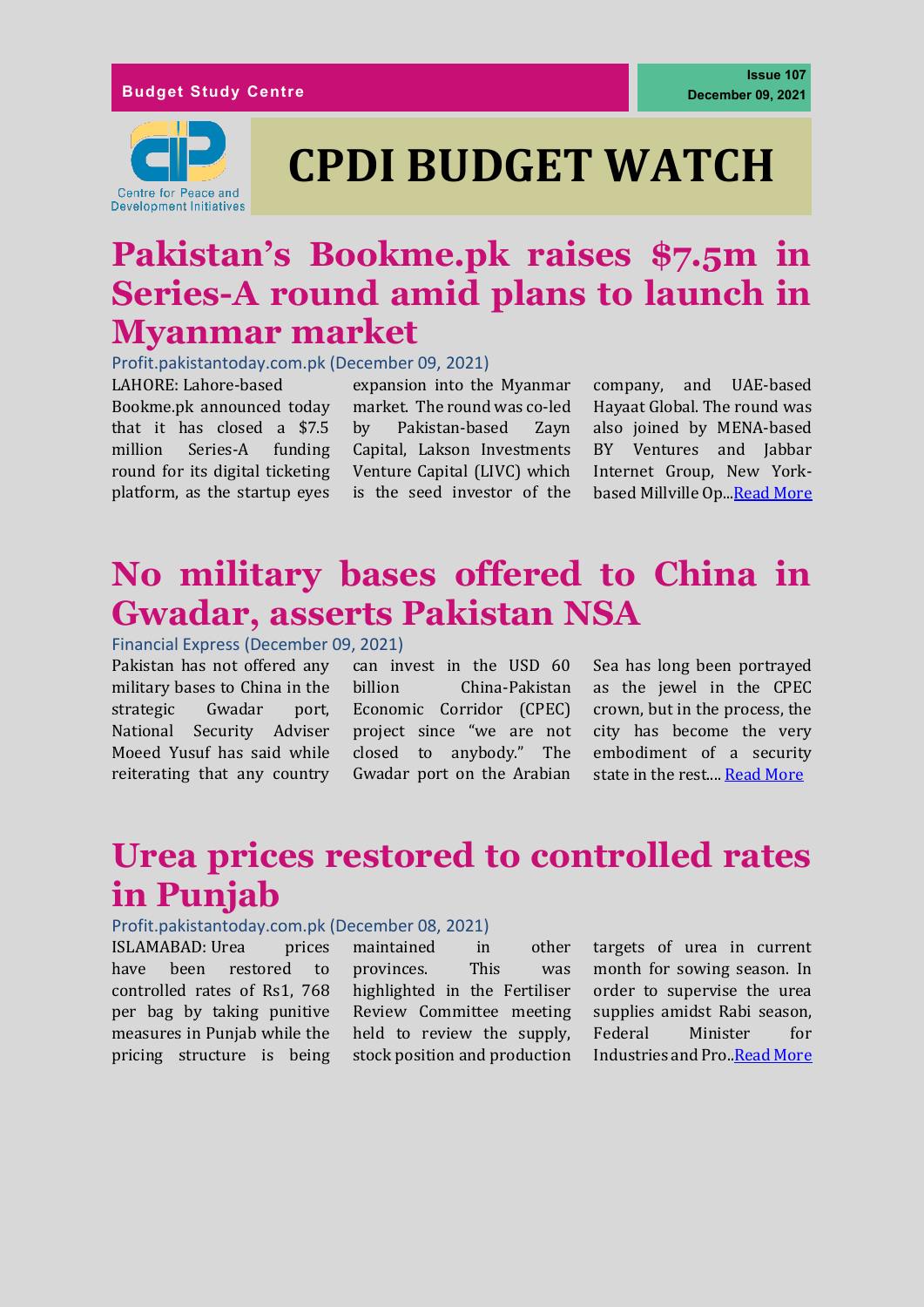### **Govt to establish Afghanistan Relief Fund to provide humanitarian aid**

Profit.pakistantoday.com.pk (December 08, 2021)

ISLAMABAD: The federal government has decided to establish the Afghanistan Relief Fund to provide humanitarian assistance to Afghanistan.In this regard, the

Finance Ministry on Wednesday communicated the same to the Auditor General of Pakistan (AGP) as well as the Controller General of Accounts (CGA). All

proceeds on the account of the relief fund and payment into the aforesaid fund will be received at all branches of the State Bank of Pakistan (SBP), all treasuries, all .[.Read More](https://profit.pakistantoday.com.pk/2021/12/08/govt-to-establish-afghanistan-relief-fund-to-provide-humanitarian-aid/)

### **In major change, UAE moves to 4.5-day workweek, Saturday-Sunday weekend**

#### The Dawn (December 07, 2021)

The United Arab Emirates is slashing its working week to four-and-a-half days and moving its weekend from Fridays and Saturdays to Saturdays and Sundays, in a move aimed at better aligning its economy with global markets. The oil-producing Gulf state, the region's commercial, trade and tourism hub, currently has a

Friday-Saturday weekend. As of Jan. 1, 2022, the new weekend would start on Friday afternoon. The UAE has in the past year taken measures to make[..Read More](https://www.dawn.com/news/1662442)

### **Mobile imports decline by 73pc as Pakistan begins manufacturing**

#### Profit.pakistantoday.com.pk (December 07, 2021)

ISLAMABAD: The import of cell phones has drastically decreased by 73 per cent during the first five months of the current fiscal year (5MFY22) after Pakistan started manufacturing mobile phones by itself, reversing Pakistan's position as a net importer of smart phones in the past. As per claims made by the Ministry of Commerce, the import of Completely Built Units (CBUs) decreased by 73pc to \$179 million during July-November as compared to \$661 million recorded during …[Read More](https://profit.pakistantoday.com.pk/2021/12/07/mobile-imports-decline-by-73pc-as-pakistan-begins-manufacturing/)

### **Sialkot incident will not affect ties with Pakistan: Sri Lankan envoy**

The News (December 06, 2021) ISLAMABAD: Ties with Pakistan will not be affected due to the Sialkot incident, Sri Lankan High Commissioner to Pakistan Vice Admiral Mohan Wijewickrama said Monday.

Speaking to the media, the Sri Lankan envoy thanked the Pakistani people and government for condoling the gruesome murder of Priyantha Kumara, who was lynched by a mob on Friday over blasphemy allegations. The Sialkot incident has received widespread condemnation from all over the country with …[Read More](https://www.thenews.com.pk/latest/914554-sialkot-incident-will-not-affect-ties-with-pakistan-sri-lanka-envoy)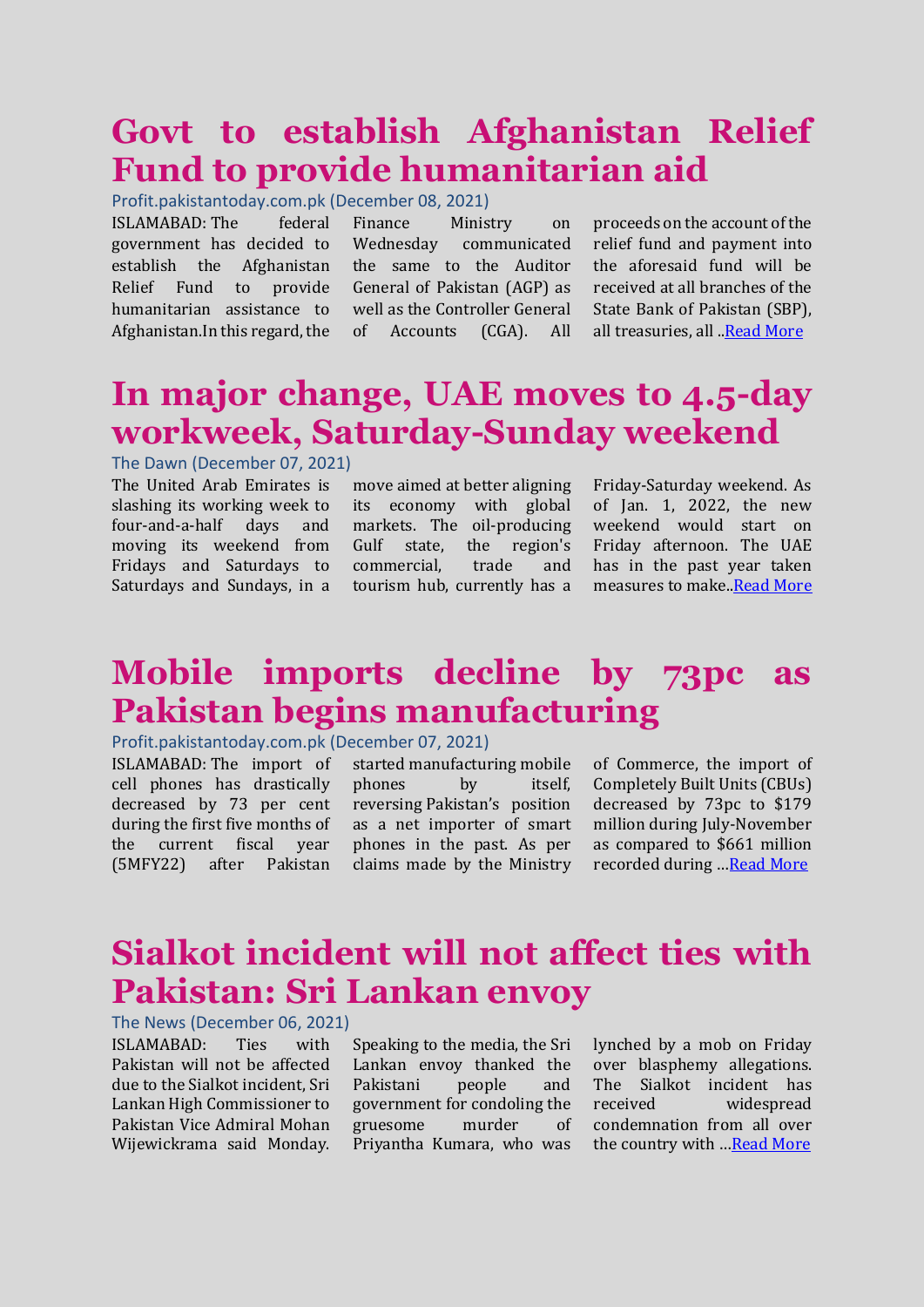#### **Pakistan restricts travel from additional countries over Omicron threat**

Business Recorder (December 06, 2021)

Pakistan has decided to restrict inbound travel from nine more countries due to the threat of a new coronavirus variant, Omicron, Aaj News reported

on Monday. During its daily meeting on coronavirus, the National Command and Operation Centre (NCOC) decided to place the Netherlands, Slovenia,

Ukraine, Vietnam, Poland, Ireland, Hungary, and Croatia in category C. The forum took the decision after reviewing the global Covid-19 situation. Last month, the …[Read More](https://www.brecorder.com/news/40138060)

### **Reports of Pakistan Missions facing financial difficulties 'baseless', 'irresponsible': FO**

Geo.tv (December 05, 2021) The Foreign Office spokesperson, Asim Iftikhar Ahmad, on Sunday termed reports that Pakistan Missions abroad faced financial difficulties as

"entirely baseless, irresponsible and malafide". In a statement issued in response to media queries, the spokesperson said: "This deliberate disinformation

attempt is outrightly rejected." "All Pakistan Missions continue to be provided the requisite resources for effective functioning in acc ..[.Read More](https://www.geo.tv/latest/386037-reports-of-pakistan-missions-facing-financial-difficulties-baseless-irresponsible-fo)

### **Govt likely to miss wheat production target due to high fertiliser rates**

#### Profit.pakistantoday.com.pk (December 05, 2021)

ISLAMABAD: - The government is likely to miss the wheat production target due to higher rates of fertiliser in the market. Sources said that small farmers are facing

difficulties in getting the urea due to which there is a chance of low sowing of wheat during the ongoing Rabi crop season. A small farmer also told this scribe that there is a shortage of urea in the market as prices are very high. Presently, urea is available at the rate of Rs2100 to Rs2300 in the market despite the fact the government .[..Read More](https://profit.pakistantoday.com.pk/2021/12/05/govt-likely-to-miss-wheat-production-target-due-to-high-fertiliser-rates/)

### **Pakistan to Host OIC-led International Meeting on Afghanistan**

Voice of America (December 04, 2021)

ISLAMABAD — Pakistan said Saturday it will host a conference of foreign ministers from Islamic countries later this month in a bid to avert a looming

humanitarian and economic crisis in Afghanistan. Foreign Minister Shah Mahmood Qureshi told reporters in the eastern city of Lahore that the "extraordinary session" of the 57-nation Organization of Islamic Cooperation is being arranged in Islamabad for December 19 at the request of its current chair, Saudi Arabia. He said the Unite ... Read More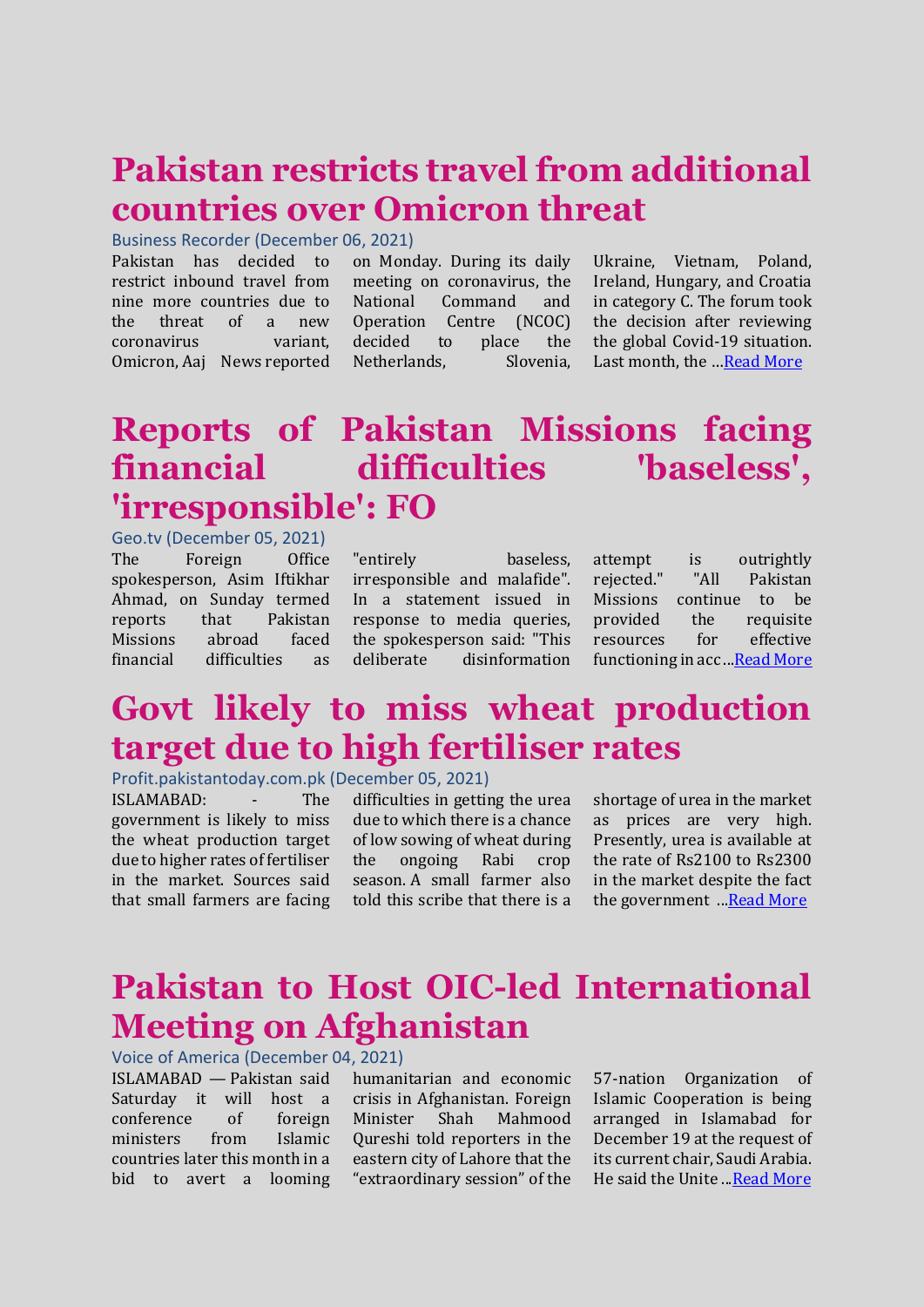### **Chinese mining groups scour Afghanistan for opportunities**

Financial Times (December 04, 2021)

Chinese mining groups are scouting opportunities in Afghanistan to access the country's lithium and copper deposits, as Beijing steps into the void left by the US and its

allies just months after the Taliban seized power. Highlight text A group of mining industry representatives has visited Afghanistan in recent weeks,

according to a senior official in Kabul and a representative from a Chinese industry association. China's efforts to secure mining rights comes as Afghanistan face….[Read More](https://www.ft.com/content/4c0eb548-3c00-4702-8d43-227d80b94a4a)

#### **India wheat transport issue resolved**

Tribune.com.pk (December 03, 2021) ISLAMABAD:- [Pakistan](http://tribune.com.pk/pakistan) and India on Friday reached a compromise on the mode of transportation of wheat donated by the latter to Afghanistan. According to

the understanding reached between the two countries, Afghan trucks would carry 50,000 metric tonnes of wheat through the Wagah border crossing. Earlier,

Islamabad, as per modalities, had proposed that the wheat should be transported through Pakistani trucks under the banner of the UN. But New Delhi ….[Read More](https://tribune.com.pk/story/2332273/india-wheat-transport-issue-resolved)

#### **China to invest in new CPEC projects related to industries, agriculture, science & tech**

#### Profit.pakistantoday.com.pk (December 03, 2021)

ISLAMABAD: China Thursday expressed its readiness to work with Pakistan to start investment in new projects in the fields of industries, livelihood, agriculture and

science and technology. Referring to the recent statements of Prime Minister Imran Khan, China's Foreign Ministry Spokesperson Wang Wenbin said that China noted

that recently Prime Minister Imran Khan has made positive remarks on the China-Pakistan Economic Corridor on different occasions. "This fully attests to the..[.Read More](https://profit.pakistantoday.com.pk/2021/12/03/china-to-invest-in-new-cpec-projects-related-to-industries-agriculture-science-tech/)

### **FBR prepares 'mini-budget' to raise tax on vehicles, mobile phones**

Profit.pakistantoday.com.pk (December 02, 2021)

ISLAMABAD: The Federal Board of Revenue (FBR) has prepared a mini-budget based on conditions set by the International Monetary Fund (IMF) for resuming the stalled

loan programme, reversing a Rs350 billion tax relief on multiple products including mobile phones and imported vehicles. According to details, the tax department has send a draft of the proposed minibudget to the law department for a vetting process before tabling it in the Cabinet for approval. "Following the Cabinet's approv... [Read More](https://profit.pakistantoday.com.pk/2021/12/02/fbr-prepares-mini-budget-to-raise-tax-on-vehicles-mobile-phones/)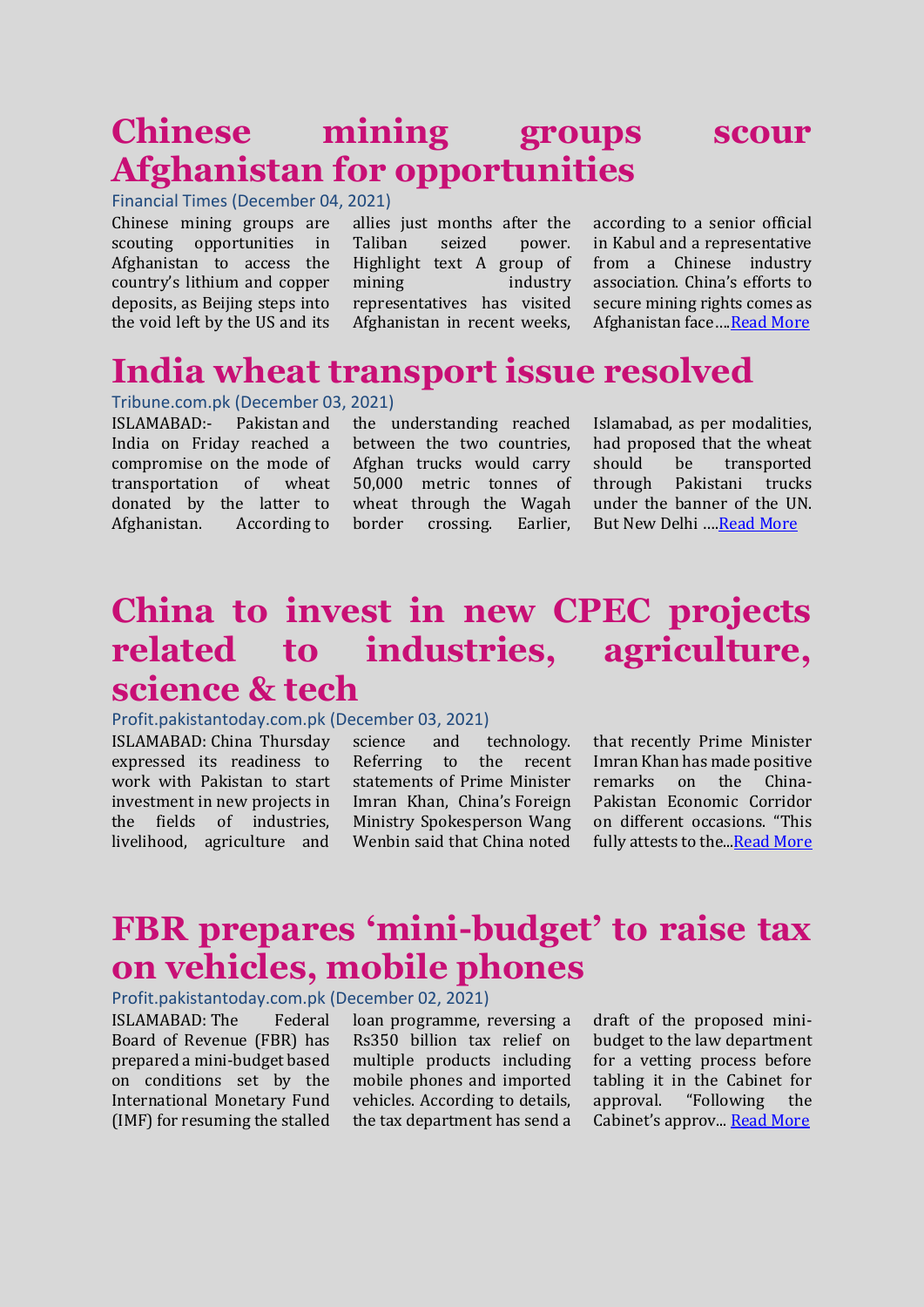### **Bloodbath at PSX as benchmark index plunges over 2,100 points**

The Dawn (December 02, 2021)

The Pakistan Stock Exchange (PSX) witnessed a massive selling pressure on Thursday as the benchmark KSE-100 index shed more than 2,000 points. The market began its

slide soon after opening at 45,369.14 points, with the benchmark KSE-100 index down 2,005 points, or 4.42 per cent, by 1:30pm. As per the PSX Rulebook, if the index

goes five per cent above or below its last close and stays there for five minutes, trading in all securities is halted for a specified period. The benchmark index...[.Read More](https://www.dawn.com/news/1661504)

### **Pakistan elected G77 chair, seeks debt restructuring for developing nations**

The Dawn (December 01, 2021)

Pakistan, which was elected chair of the Group of 77 countries on Tuesday, has demanded debt restructuring and allocation of more resources for developing nations to rejuvenate the global economy. The bloc, known as G77 plus China, is a loose alliance of developing countries established on June 15, 1964. The group derives

its name from the 77 original signatories, although it now has 134 members. Pakistan is a founding member and Tuesday's election was held by acclamation..... [Read More](https://www.dawn.com/news/1661335)

### **Samsung starts mobile phone production in Pakistan**

#### Profit.pakistantoday.com.pk (December 01, 2021)

Mobile phone giant Samsung has started production in Pakistan, giving hope to both the authorities and the industry that the move would scale down Pakistan's import bill in the near future. According to a report by Dawn, the development came to light on Tuesday at a meeting of the company's top managers with senators who

visited the production site in line with the plan to receive a briefing on the growing new sector and challenges ahead for the cellphones manufacturing in..[. Read More](https://profit.pakistantoday.com.pk/2021/12/01/samsung-starts-mobile-phone-production-in-pakistan/)

### **Taliban Demand Unfreezing Afghan Assets in 'Positive' Talks with US**

Voice of America (November 30, 2021)

ISLAMABAD — Afghanistan's ruling Taliban and the United States wrapped up two days of meetings in Qatar on Tuesday, with the Islamist group saying its delegates urged U.S. officials to unfreeze Afghan state assets and remove sanctions. The discussions took place amid growing appeals by aid groups to international donors to scale up financial aid to Afghanistan, where the United Nations says more than half the population is suffering from acute hunger this winter. U.S. ... [Read More](https://www.voanews.com/a/taliban-demand-unfreezing-afghan-assets-in-positive-talks-with-us-/6334036.html)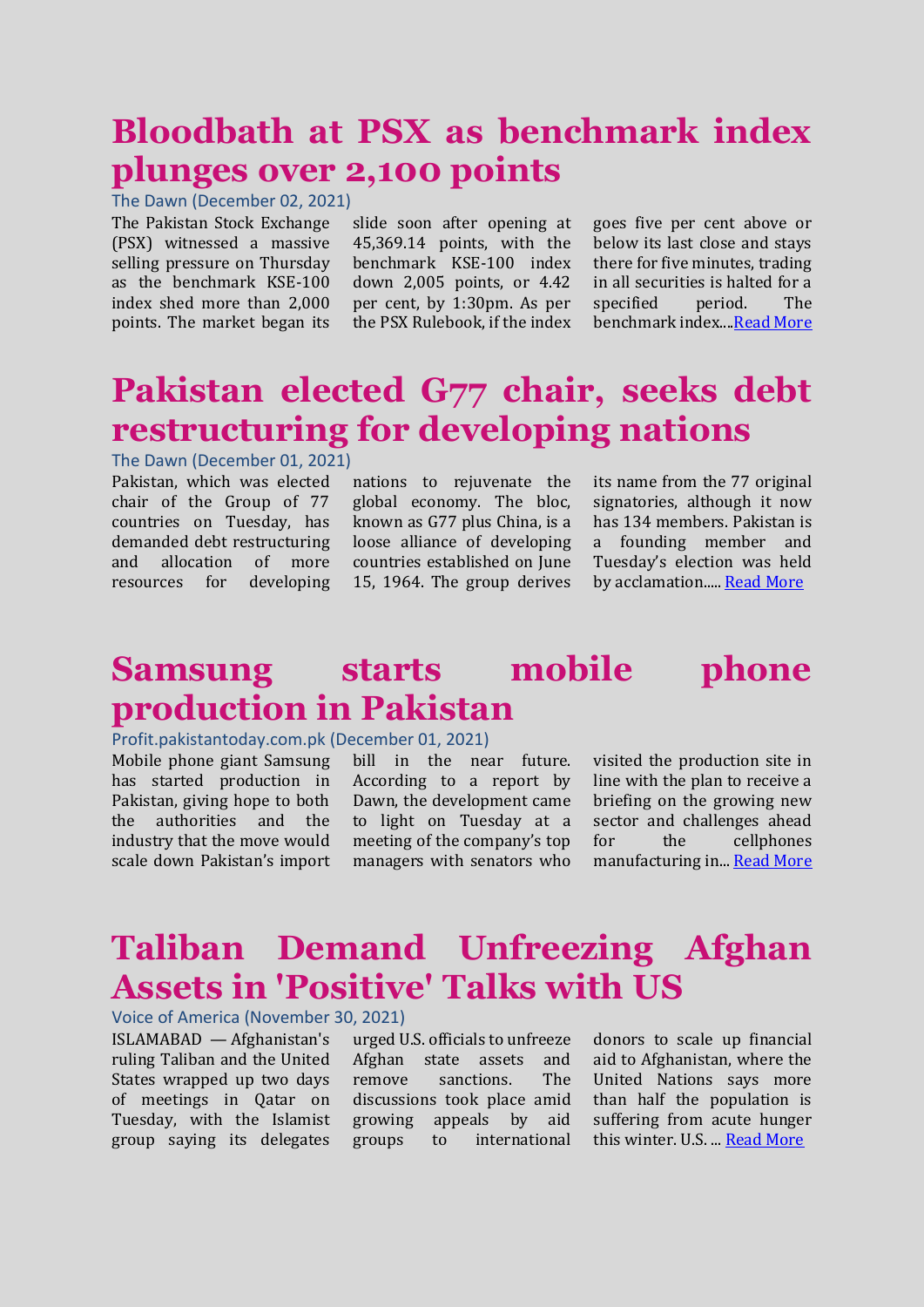#### **USA, UK, China remain top three destinations for Pakistani exports in 4MFY22**

#### Profit.pakistantoday.com.pk (November 30, 2021)

ISLAMABAD: A meeting of the National Assembly Standing Committee on Finance and Revenue has expressed grave concern over the devaluation of the Pakistani rupee to US

dollar as well as the increase in inflation, asking the SBP deputy governor to apprise the committee in this regard. The parliamentary panel meeting was held under the chair of Faiz Ullah on Tuesday in this regard. The committee was of the point of view that devaluation of the rupee will not provide any space to control … [Read More](https://profit.pakistantoday.com.pk/2021/11/30/usa-uk-china-remain-top-three-destinations-for-pakistani-exports-in-4mfy22/)

#### **Pakistan's startup PostEx raises \$7.1 million**

#### Business Recorder (November 29, 2021)

Pakistani startup PostEx has raised an additional \$7.1 million, bringing the total capital secured by the company at seed to \$8.6m through multiple tranches,

the fintech and logistics company announced on Monday. The Lahore-based startup began in April and helps e-commerce businesses by giving them cash before making deliveries and providing them finance to run their businesses. In a statement, the startup said that the latest funding makes it the second lar.... [Read More](https://www.brecorder.com/news/40136611)

#### **FBR tightens noose around real estate agents, developers**

#### Profit.pakistantoday.com (November 29, 2021)

ISLAMABAD: The Federal Board of Revenue (FBR) has ordered real estate agents, builders and developers to obtain registration certificates before January 1,

2022, for continuing business operations. FBR is pleased to impose the condition on all real estate development authorities, cooperative housing societies, and all

other housing societies, schemes and firms dealing in the real estate, a notification in this regard states. As per details, the Anti-Money Laundering Act, ..[. Read More](https://profit.pakistantoday.com.pk/2021/11/29/fbr-tightens-noose-around-real-estate-agents-developers/)

#### **Cabinet approves summary to buy oil from Saudi Arabia on deferred payments**

#### Profit.pakistantoday.com.pk (November 28, 2021)

ISLAMABAD: The federal cabinet on Saturday approved an agreement allowing the government to buy oil from the Kingdom of Saudi Arabia on deferred payments.

According to reports, the Cabinet gave its approval through a summary sent by the economic division in this regard.As per the agreement, the Saudi government would

provide oil worth \$100 million every month to the government of Pakistan after the Ministry of Finance, SBP, and FBR had agreed to the draft of the Pak....[. Read More](https://profit.pakistantoday.com.pk/2021/11/28/cabinet-approves-summary-to-buy-oil-from-saudi-arabia-on-deferred-payments/)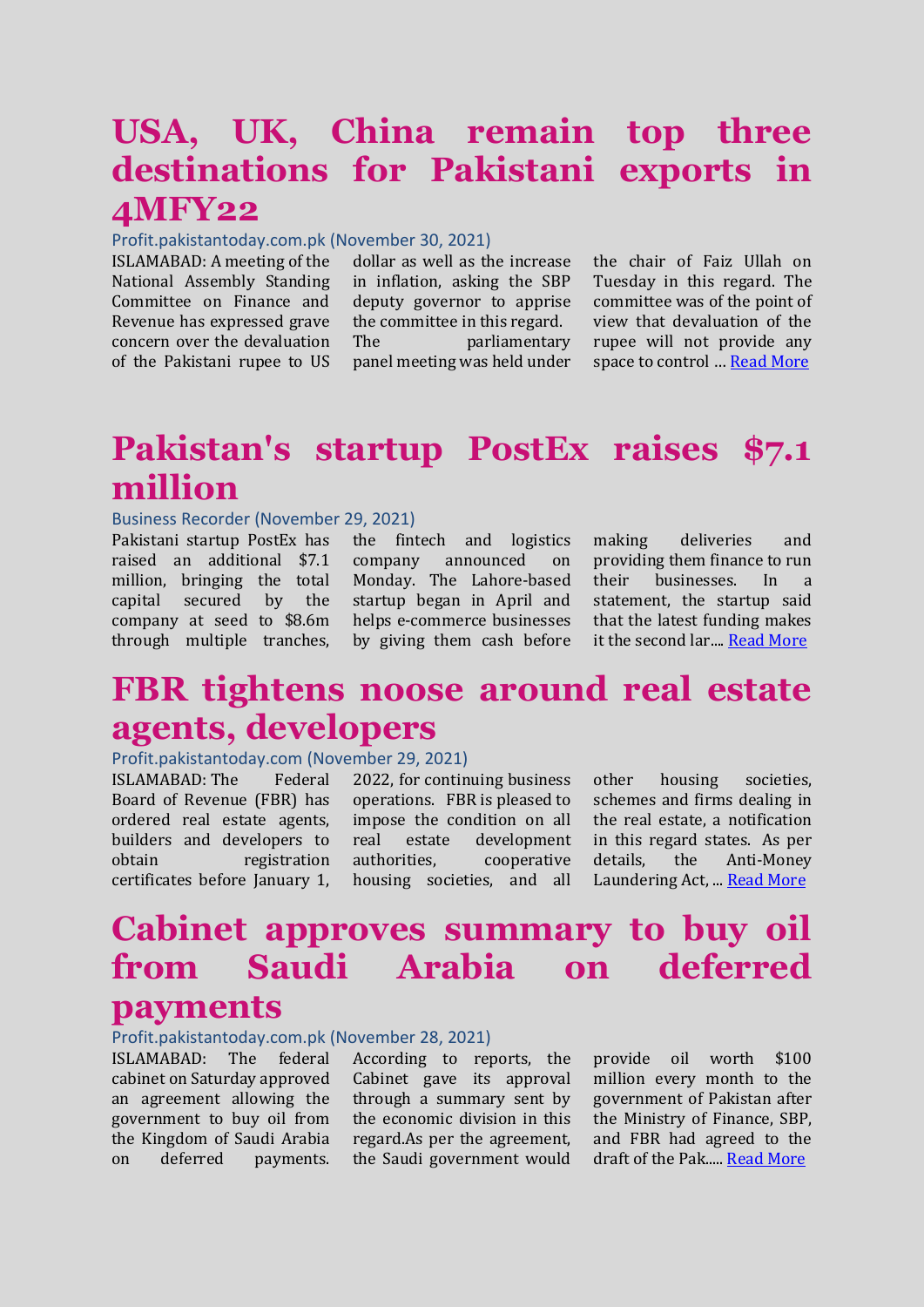### **Punjab to activate online portal for monitoring urea supply chain**

Profit.pakistantoday.com.pk (November 28, 2021)

LAHORE: The Punjab government has decided to activate an online portal for monitoring the supply chain of fertilisers. The decision was taken at a meeting that was jointly chaired by Punjab Chief Secretary Kamran Ali Afzal and Federal Industries and Production Secretary Jawwad Rafique Malik at the Civil Secretariat, said a

statement issued on Saturday. The Punjab chief secretary said officials concerned would monitor supplies from companies to dealers through this portal. "It .... [Read More](https://profit.pakistantoday.com.pk/2021/11/28/punjab-to-activate-online-portal-for-monitoring-urea-supply-chain/)

#### **Pakistan-China joint business forum soon**

#### The Dawn (November 27, 2021)

ISLAMABAD: Pakistan and China are planning to launch a joint forum to enhance exchanges and establish communication between businesses of the two

countries, thereby opening up new avenues of cooperation. The proposed Pak-China Businesses and Investment Forum will be launched under the patronage of Board of

Investment (BoI), the Chinese Embassy and APCEA. Chinese Ambassador Nong Rong and BoI Chairman Muhammad Azfar Ahsan discussed the modalities of the....[. Read More](https://www.dawn.com/news/1660503)

#### **Inflation, not poverty, is real issue: Shaukat Tarin**

The Dawn (November 27, 2021)

KARACHI: Adviser to the Prime Minister on Finance and Revenue Shaukat Tarin downplayed on Friday the incidence of poverty in Pakistan while insisting that its rate has gone down recently.Speaking to journalists at the Pakistan Stock Exchange (PSX), Mr Tarin said the latest figures by the World Bank show the

incidence of poverty dropped to 4.2 per cent from 5.4pc a year ago. "Our problem is inflation, which has affected the lower middle class in urban areas the ..[.Read More](https://www.dawn.com/news/1660469)

### **PSX snaps losing streak with 178 points gain**

#### Profit.pakistantoday.com.pk (November 26, 2021)

KARACHI: The Pakistan Stock Exchange (PSX) snapped the four-day losing streak on Friday, with the benchmark KSE-100 Index gaining 178.41 points (+0.4 percent) to close

at 44,114.16 points.Overall, the market shed 2,375.25 points during the rollover week, mainly due to lack of triggers, concerns over continuous foreign selling

amid Pakistan's reclassification from MSCI emerging markets to frontier markets index due next week, and upcoming minibudget.The mar.. [Read More](https://profit.pakistantoday.com.pk/2021/11/26/psx-snaps-losing-streak-with-178-points-gain/)